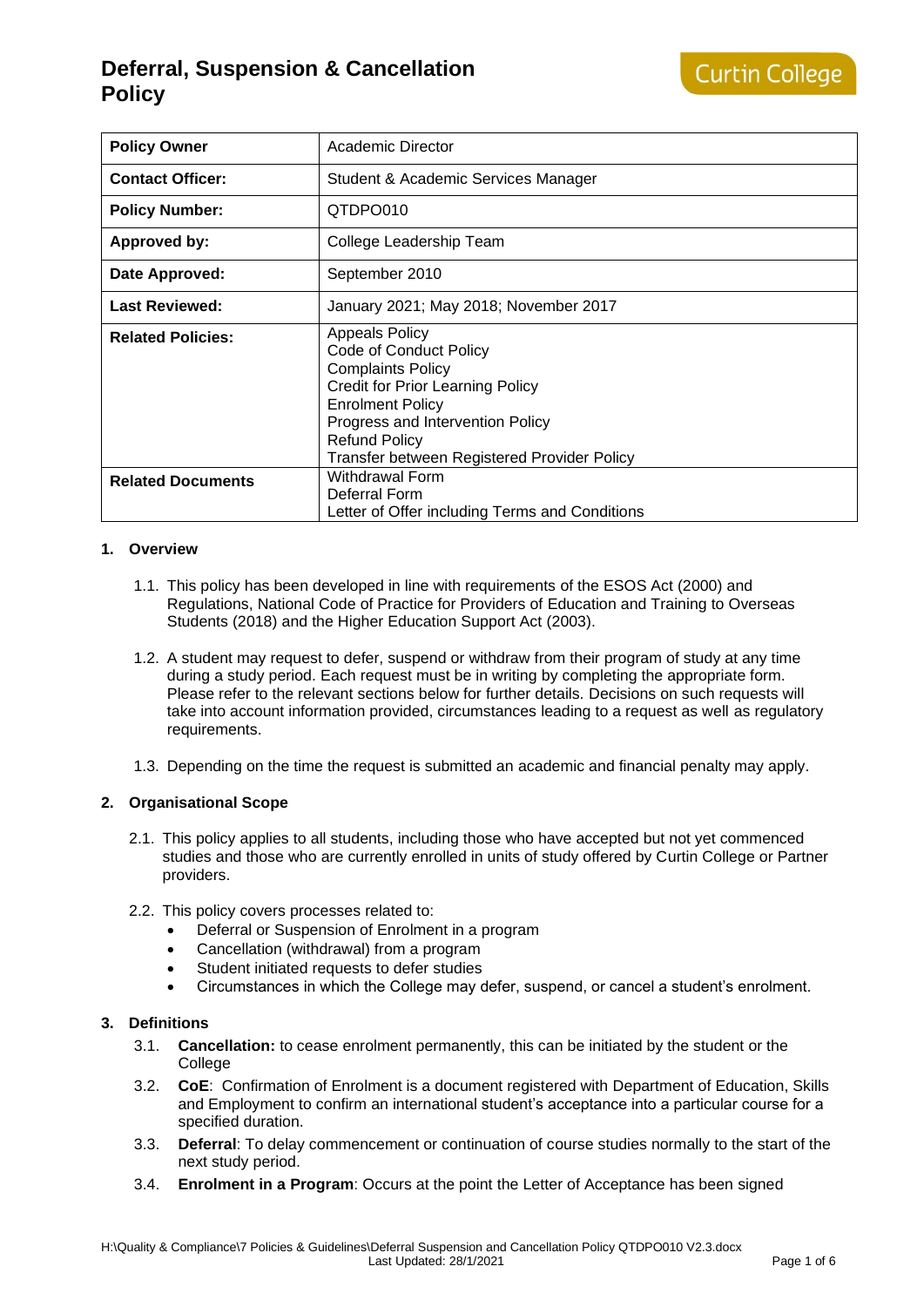- 3.5. **ESOS:** The [Education Services of Overseas Students Act](https://internationaleducation.gov.au/regulatory-information/Education-Services-for-Overseas-Studentshttps:/internationaleducation.gov.au/regulatory-information/Education-Services-for-Overseas-Students-ESOS-Legislative-Framework/ESOS-Act/Pages/default.aspx-ESOS-Legislative-Framework/ESOS-Act/Pages/default.aspx) 2000. This Act regulates the delivery of education services to international students.
- 3.6. **Immigration:** Refers to the Department of Home Affairs, which is the Australian government agency responsible for multicultural affairs, immigration and border-related functions and agencies. The Department of Home Affairs is responsible for issuing and monitoring Student visas.
- 3.7. **International Student**: For the purpose of this policy, an International student is defined as one who is not an Australian or New Zealand citizen or the holder of a permanent residency or humanitarian visa. For the purposes of this policy, students who are in Australia, as a result of their parents/legal guardians being on a temporary business visa are regarded as domestic students but are required to pay international tuition fees.
- 3.8. **Letter of Offer**: A Formal offer of place at Curtin College in your nominated course.
- 3.9. **National Code:** [The National Code of Practice for Registration Authorities and Providers of](https://internationaleducation.gov.au/Regulatory-Information/Pages/National-Code-2018-Factsheets-.aspx)  [Education and Training to Overseas Students 2018.](https://internationaleducation.gov.au/Regulatory-Information/Pages/National-Code-2018-Factsheets-.aspx)
- 3.10. **Packaged Offer:** An offer made to a student to enrol at Navitas English, Curtin English, Curtin College or Curtin University or any combination of the four.
- 3.11. **PRISMS:** The Provider Registration and International Student Management System is the database system that is owned and maintained by the Department of Education, Skills and Employment for the purpose of administering the 'ESOS Act'.
- 3.12. **Principal Course:** In regard to packaged offers, the principal course is the degree course entered following the completion of bridging or qualifying course(s).
- 3.13. **Program**: A formal program of education and/or training made up of study components known as units
- 3.14. **Provider:** Any Registered Training Organisation (RTO) or Higher Education Provider within Australia.
- 3.15. **Stand Alone Offer:** An offer to a student to enrol at Curtin College only.
- 3.16. **Student Default**: Where an international student does not start a course, cancellation from a course, fails to pay tuition fees, and breaches a condition of their student visa or misbehavior by student.
- 3.17. **Study Period**: A discrete period of study within a course, namely a semester or trimester, in which a student undertakes and completes units of study.
- 3.18. **Suspension**: to temporarily place a student's studies on hold (adjourn, delay, postpone), due to misconduct/misbehavior.
- 3.19. **The College:** Curtin College and its partner providers that deliver courses that are registered on The Commonwealth Register of Institutions and Courses for Overseas Students (CRICOS).
- 3.20. **Tuition Protection Services**: Is an initiative of the Australian Government to assist international students whose education providers are unable to fully deliver their course of study.
- 3.21. **Unit:** A study component of a program.

## **4. Policy Principles**

- 4.1. A student may request to defer or cancel their enrolment in a program at any time during a study period or the College may defer or cancel the enrolment of a student on the grounds outlined below
	- 4.1.1. Student applications for deferment will be considered on the following grounds:
		- delay in visa grant or
		- due to compassionate and compelling circumstances.
	- 4.1.2. Compassionate and compelling circumstances are circumstances that were/are:
		- a. beyond the student's control, which a reasonable person would consider not due to the student's action or inaction, either direct or indirect, and for which the student was not responsible. The circumstances must be unusual, uncommon, or abnormal; and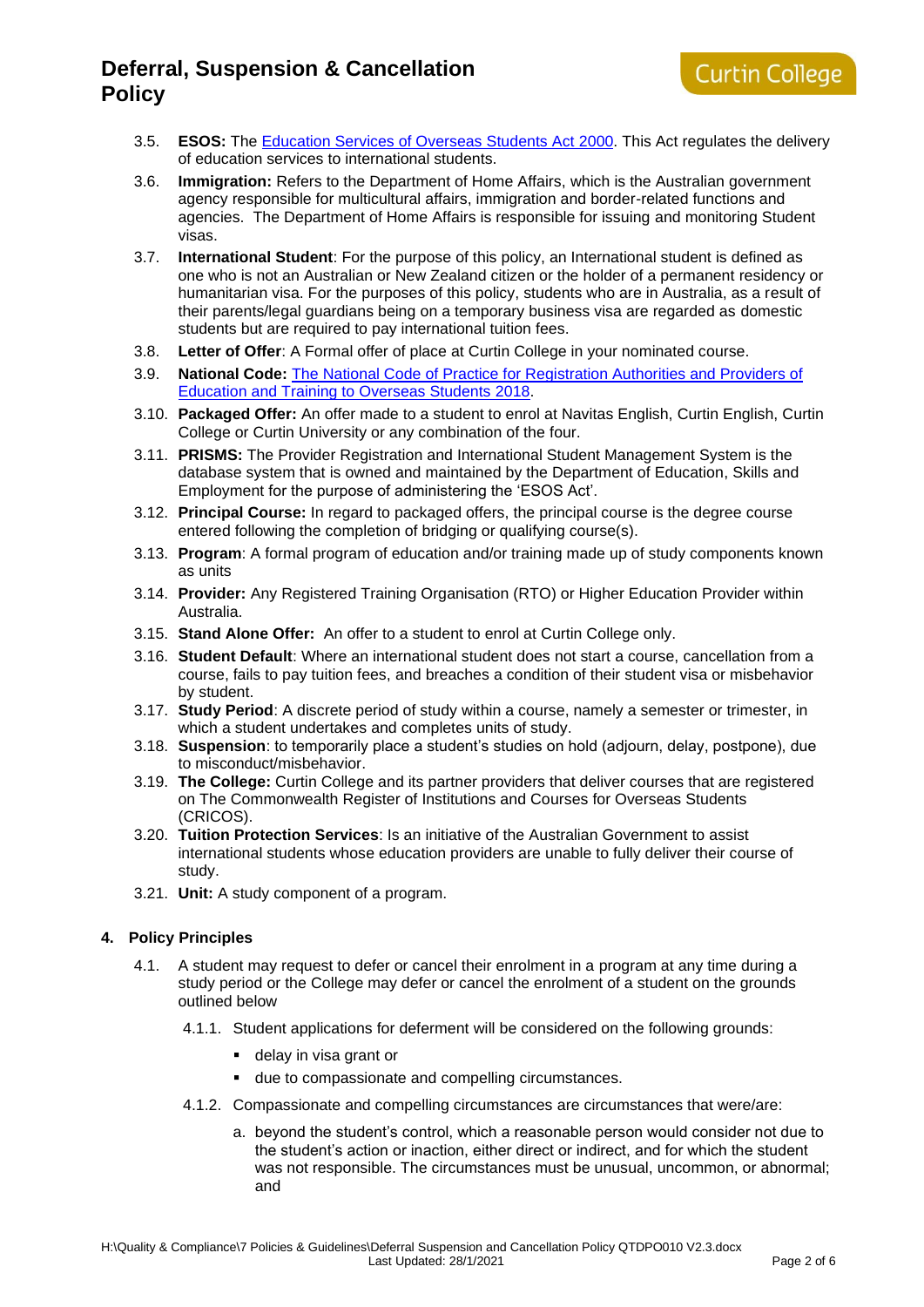- b. not making their full impact on the student until on, or after their offer was accepted or studies commenced; and
- c. such that it is impracticable for the student to commence or complete their studies; and
- d. having an impact upon the student's course progress or wellbeing.
- 4.1.3. Compassionate and compelling circumstances must be supported by documentary evidence and include but are not limited to:
	- a. serious illness or injury;
	- b. the student has an accident, falls seriously ill or contracts a serious medical condition;
	- c. unexpected death of a family member;
	- d. involvement of custody proceedings for their child, the student, or accompanying family member has an acute medical condition requiring treatment;
	- e. the student has been involved in legal proceedings where the timing is beyond the student's control;
	- f. the student is pregnant;
	- g. ineligibility to enrol in any College unit in the following study period;
	- h. major political upheaval or natural disaster requiring emergency travel or immediate action; or
	- i. a traumatic experience, such as involvement in or witnessing a serious accident, or witnessing or being the victim of a serious crime.
- 4.2. The grounds the College can use to suspend or cancel a student's enrolment in a course include, but are not restricted to the following:
	- 4.2.1. Academic Progress (refer to the [Progress & Intervention Policy\)](https://www.curtincollege.edu.au/about-curtin-college/policies-procedures/)
	- 4.2.2. Student Misconduct
	- 4.2.3. Students who have not re-enrolled and have not responded to communications from the College by the specified due date in the communications will have their enrolment cancelled. International students will have their Confirmation of Enrolment for Curtin College and Curtin University (if on a packaged offer) cancelled.
	- 4.2.4. Extenuating circumstances relating to the student's wellbeing. This includes but is not restricted to the following:
		- **EXEDER** Is missing classes and failed to respond to communication from the College
		- Refuses to maintain approved care arrangements (under 18 years of age)
		- Has physical and/or mental health concerns which lead the College to have concern for the student's wellbeing and/or that of others
		- Has financial concerns

*All claims of extenuating circumstances must be supported by appropriate evidence*.

- 4.3. The College has the right to suspend or cancel a student's enrolment or re-enrolment in a course in response to serious misbehavior or misconduct in accordance with the Student Misconduct Policy
- 4.4. **Emergency Suspension:** The College Director and Principal, or Nominee, may, at any time and without a hearing, suspend a student from the College on such terms as are reasonably necessary to protect person(s), property, and/or to prevent serious disruption of College activities.

| <b>Version</b>  | Last changes:                                                                                                                                  |
|-----------------|------------------------------------------------------------------------------------------------------------------------------------------------|
| V2.3 (Jan 2021) | Owner and Contact Person updated<br>Updated Department of Education to Department of Education, Skills and<br>Employment<br>Updated item 4.2.3 |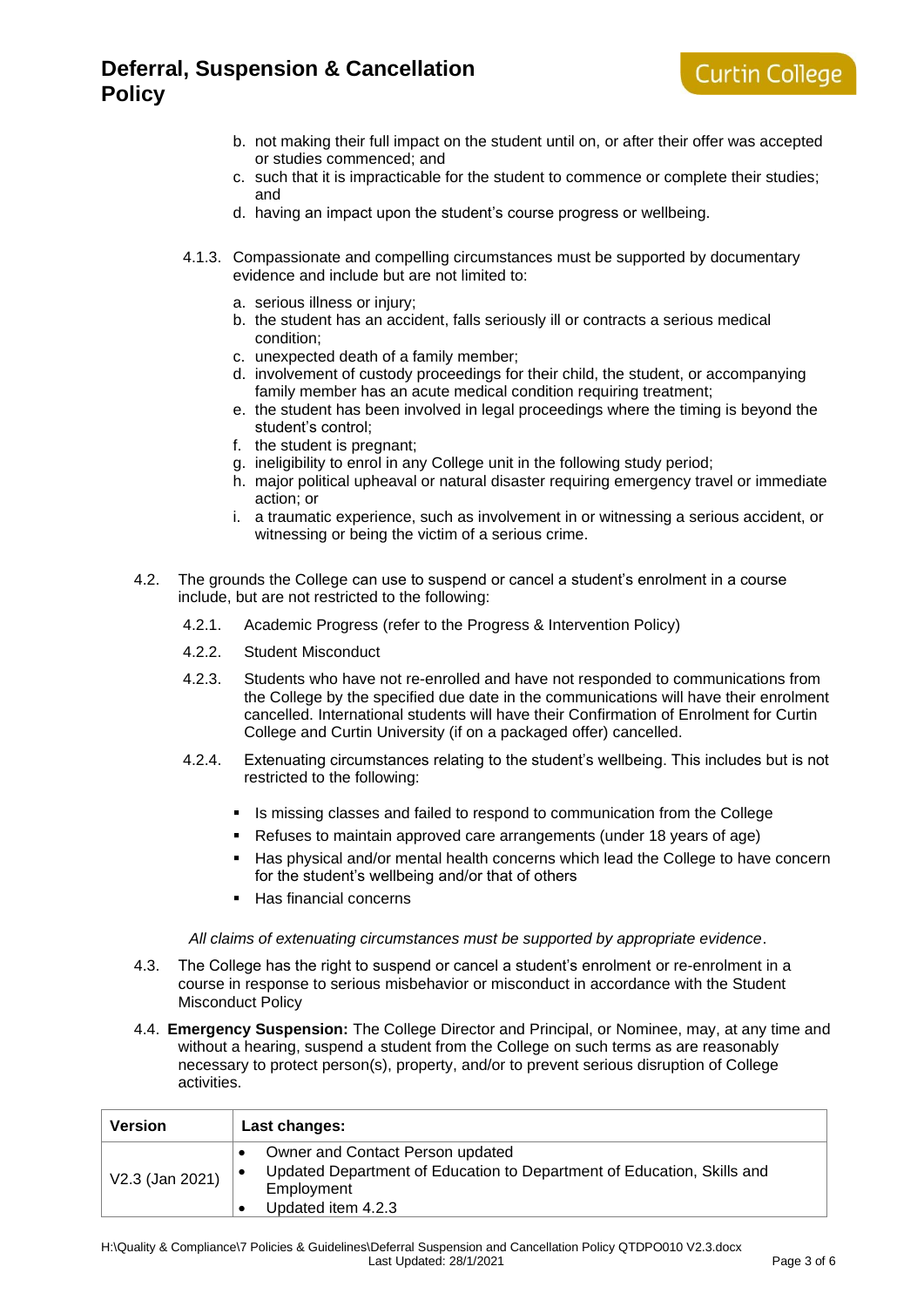### **5. Policy Implementation**

- 5.1. The following information outlines the procedure for assessing, approving and recording a deferment of or cancellation (withdrawal) from study and applies to all students studying at the College.
- 5.2. The College will inform international students via the College's website, Student Handbook and Course Guide that deferment or cancellation of enrolment in a course may affect their student visa, and that they should refer to the Australian Government Department of Home Affairs website [\(https://www.homeaffairs.gov.au](https://www.homeaffairs.gov.au/) ) or helpline (131 881) for further information.
- 5.3. The College will notify Immigration via PRISMS of any deferment or cancellation of an international student's enrolment.
- 5.4. The College must give particulars of a breach by an accepted international student of a prescribed condition of a student visa even if the student has ceased to be an accepted student of the provider eg. an international student cannot avoid being reported to Immigration for nonpayment of fees, failure to progress through their course, non-attendance (not genuine) by canceling their Confirmation of Enrolment with the College.
- 5.5. Students under 18 must provide the College with written evidence that the proposed deferral of studies or cancellation of enrolment from the College has the support of a parent or legal guardian.
- 5.6. Students who are sponsored must provide the College with written evidence that the proposed deferral of studies or withdrawal from the College has the support of their Sponsor.
- 5.7. Academic and/or financial penalties may apply as a result of the proposed deferment or cancellation from studies at the College. Students should ensure they are familiar with the Refund Policy, located under ['Policies and Procedures](https://www.curtincollege.edu.au/about-curtin-college/policies-procedures/)' for details of financial penalties.

#### **6. Deferment of Enrolment in a program**

- 6.1. Current Curtin College students wishing to defer their studies must make an appointment with a Student & Academic Services Officer to complete a Deferral form. All applications for deferment must be accompanied by evidence, which substantiates the claim. Deferrals will only be granted if there are compassionate or compelling circumstances.
- 6.2. The College will retain all fees, which will be used towards the following study period charges, if applicable. If a refund is requested rather than transferring the funds to the next study period or the student subsequently withdraws, the Refund Policy applies.
- 6.3. Domestic students wishing to defer studies can complete a Deferral form and submit it to Reception or make an appointment with a Student & Academic Services Officer.
- 6.4. An International student's request to defer the commencement of their studies will only be granted if there are compassionate or compelling circumstances. Any requests must be requested in writing to the Director of Marketing and Admissions via admissions@curtincollege.edu.au.
- 6.5. Where a deferment of study is granted, the student is expected to commence studies at the next available intake.
- 6.6. Sponsored students and under-aged students (minors) will require written permission from their sponsors or parents/guardians to defer their studies.
- 6.7. Students who are enrolled in Health Science/Engineering/ Built Environment/ Information Technology will be informed by the College where there is a gap in their studies due to:
	- $\circ$  the failure of a pre-requisite unit and therefore no relevant units available for which the student is eligible to enrol; or
	- o there being no relevant units available in the next study period.

In these circumstances, the College will initiate the deferral of studies for one study period.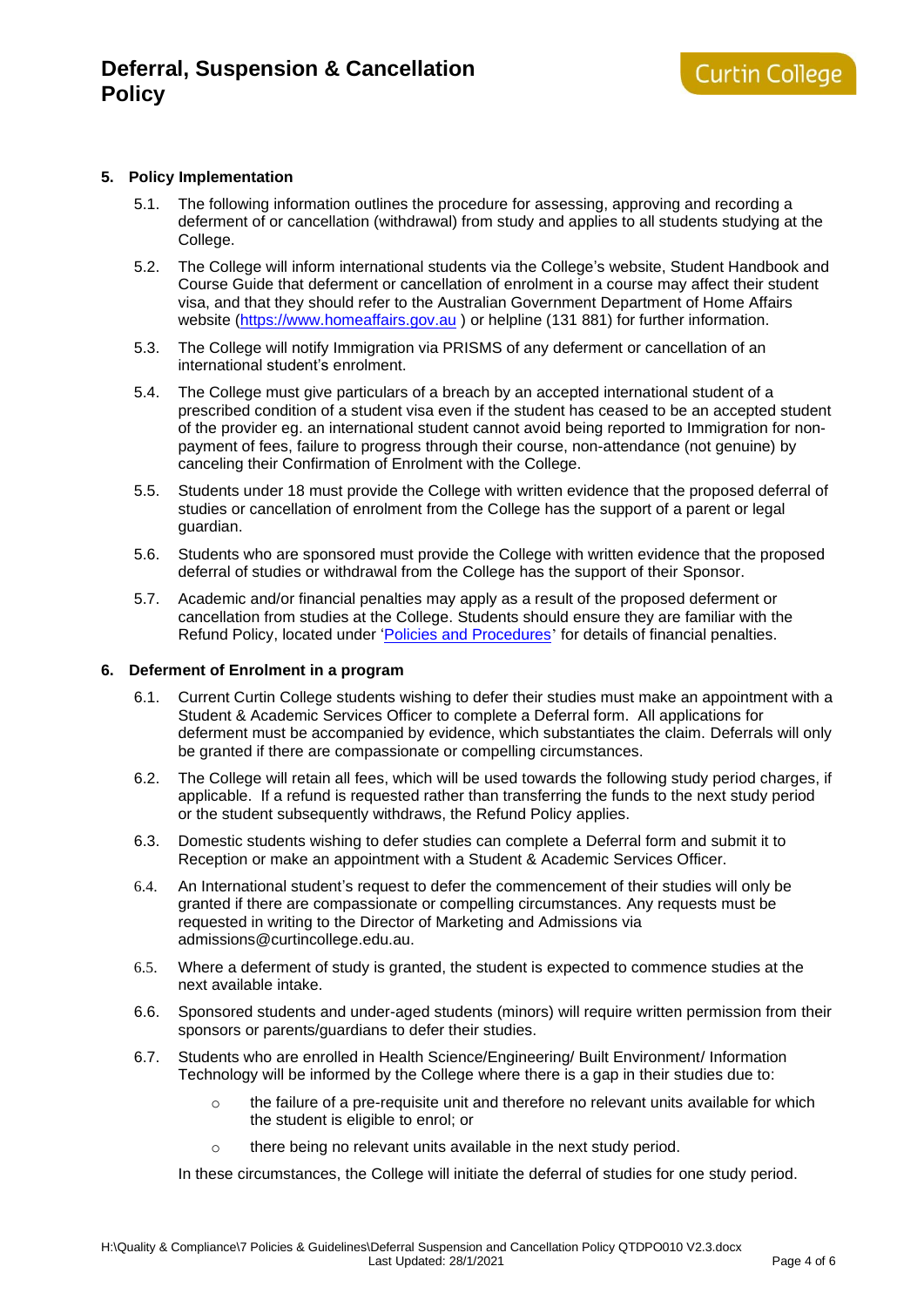6.8. As soon as practicably possible after the approval of a deferment, the necessary reporting will be carried out via PRISMS under Section 9 of the ESOS Act. A new letter of offer and, in the case of international students, new CoEs will be issued. The new letter of offer will reflect the tuition fees applicable for the new commencement study period.

### **7. Cancellation from Program prior to program commencement**

- 7.1. Students wishing to cancel their enrolment prior to program commencement must notify the Director of Marketing and Admissions or Nominee in writing. Wherever practicable students are encouraged to speak directly with the Director of Marketing and Admissions or Nominee. Refunds will be calculated and processed in line with the current Refund Policy.
- 7.2. Once confirmation is received the College will cancel the student's enrolment. In respect to International students, the College will cancel the CoE(s) pertaining to the offer provided to the student (i.e. Packaged or standalone offer) via PRISMS.

#### **8. Cancellation of enrolment in a course by student**

- 8.1. A student may request to withdraw from their study at any time during the study period. They should discuss the matter with a Student & Academic Services Officer, so that they are provided information on the ramifications of withdrawing, allowing the student to make an informed decision.
- 8.2. Withdrawing from the College does not constitute an automatic Release. Students wishing to apply for a Release must refer to the College's Transfer between Registered Providers Policy located under ['Policies and Procedures](https://www.curtincollege.edu.au/about-curtin-college/policies-procedures/)' for details.
- 8.3. Sponsored students and under-aged students (minors) will require written permission from sponsors or parents/guardians to cancel or withdraw their enrolment.

Once the cancellation form is processed, the College will cancel the student's enrolment at the College. In respect to international students, the College will cancel the CoE(s) pertaining to the student's Offer Letter provided to the student (i.e. Packaged or stand-alone offer) via PRISMS.

## **9. Suspension and cancellation of enrolment in a program by Curtin College**

9.1. The College Director and Principal, or Nominee, may, at any time and without a hearing, suspend a student from the College on such terms as are reasonably necessary to protect person(s), property, and/or to prevent serious disruption of College activities (refer to Principles).

Within three working days of such Suspension, either the College Director and Principal, or Nominee must send the student written notice of the terms of the Suspension, the reasons for it, and a copy of this Policy.

The Suspension will continue until either:

- a. its terms have been met;
- b. it is revoked by the College Director and Principal or Nominee; or
- c. the matter has been referred for formal investigation for General Misconduct and the process has concluded that the student be re-admitted to the College.
- 9.2. Where the student is under 18 the student's guardian and/or parents will be informed of the situation and invited to provide assistance.
- 9.3. Where the student is sponsored, the sponsor will be informed of the situation and invited to provide assistance.
- 9.4. In accordance with the procedures set out in the College's Appeals Policy, any decision to suspend or cancel the enrolment of a student requires the College to notify the student of its decision and to inform the student of their right to appeal the decision within 20 working days.
- 9.5. Whilst the Appeals process is being conducted the student's enrolment will be maintained and the student will be permitted to select units and attend classes, so that they are not disadvantaged by the process.